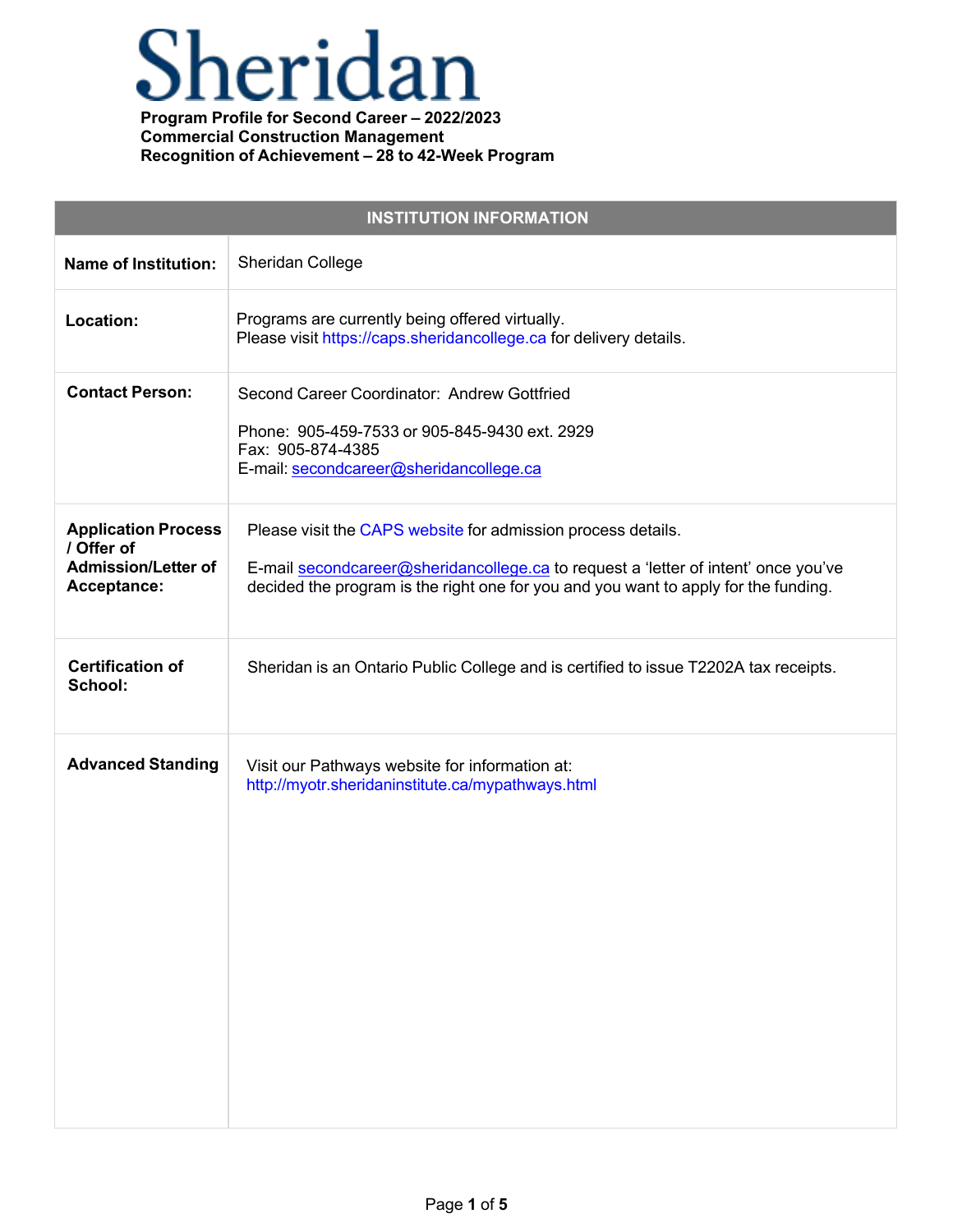

|                                                                                          | <b>PROGRAM INFORMATION</b>                                                                                                                                                                                                                                                                                                                                                         |
|------------------------------------------------------------------------------------------|------------------------------------------------------------------------------------------------------------------------------------------------------------------------------------------------------------------------------------------------------------------------------------------------------------------------------------------------------------------------------------|
| Program Name/<br><b>Credential:</b>                                                      | Commercial Construction Management / Recognition of Achievement                                                                                                                                                                                                                                                                                                                    |
| <b>Program-Specific</b><br><b>Admission</b><br><b>Requirements:</b>                      | https://caps.sheridancollege.ca/products/commercial-construction-management.aspx                                                                                                                                                                                                                                                                                                   |
| <b>Program Offered</b><br><b>SEPTEMBER 2022</b><br><b>Start/End dates by</b><br>semester | Sept. 12, 2022<br>Jan. 9 2023<br>$\overline{2}$<br>1<br>To<br>To<br>Dec. 16, 2022<br>Apr. 14 2023                                                                                                                                                                                                                                                                                  |
| <b>Program Offered</b><br><b>JANUARY 2023</b><br><b>Start/End dates by</b><br>semester   | Jan. 9, 2023<br>May 8, 2023<br>$\overline{2}$<br>1<br>To<br>To<br>Apr. 14, 2023<br>Aug. 11, 2023                                                                                                                                                                                                                                                                                   |
| <b>Program Offered</b><br><b>MAY 2023</b><br><b>Start/End dates by</b><br>semester       | Sept 12, 2023<br>May 8, 2023<br>$\overline{2}$<br>$\mathbf{1}$<br>To<br>To<br>Dec 16, 2023<br>Aug. 11 2023                                                                                                                                                                                                                                                                         |
| Program Length/<br>Hours/Weeks:                                                          | Program duration (weeks): 28-42<br>Total instructional hours: 252<br>Programs starting in September have a holiday break of approximately 3 weeks.<br>Programs starting in January and May run continuously over 8 months (no summer break),<br>with two weeks between semesters.<br>Students will be notified about their class schedule prior to the beginning of each semester. |
| <b>Class Size:</b>                                                                       | Approximately 35                                                                                                                                                                                                                                                                                                                                                                   |
| <b>Course Outline:</b>                                                                   | https://www.sheridancollege.ca/programs/courses/course-outline-search                                                                                                                                                                                                                                                                                                              |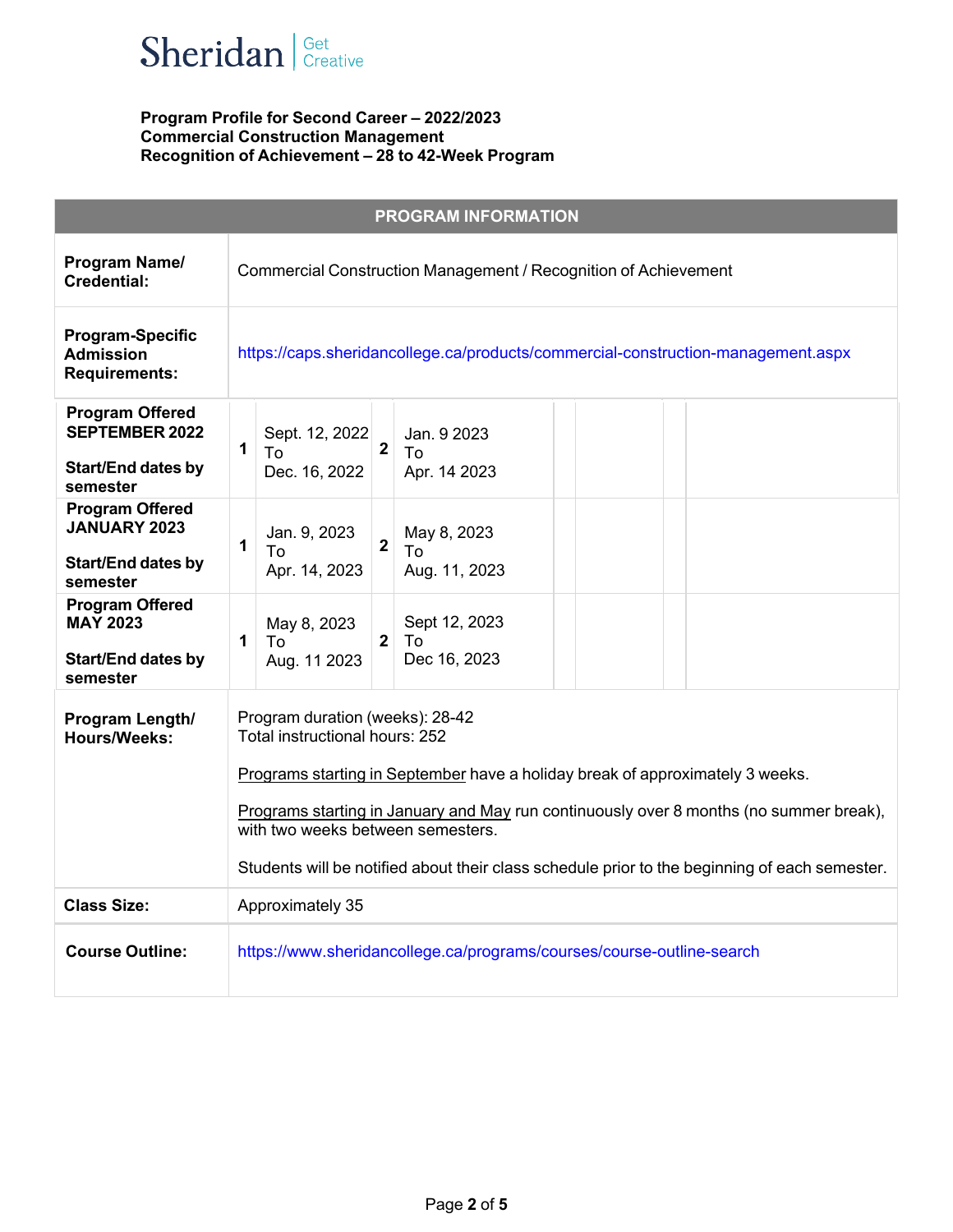

| <b>Annual Tuition:</b><br>(applicable at time<br>of publication -<br>subject to change<br>without notice) | \$1577.88<br>https://caps.sheridancollege.ca/products/commercial-construction-management.aspx<br>Tuition fees are regulated by the Ministry of Advanced Education and Skills Development<br>and a change could be made by action of the Ontario Government.<br>As the Fee Guide is prepared in advance, Sheridan reserves the right to make changes<br>due to errors and omissions. Additional fees will apply for some programs with a modified<br>curriculum. All information provided is current as of publication. |
|-----------------------------------------------------------------------------------------------------------|------------------------------------------------------------------------------------------------------------------------------------------------------------------------------------------------------------------------------------------------------------------------------------------------------------------------------------------------------------------------------------------------------------------------------------------------------------------------------------------------------------------------|
| Parking:<br>(applicable at time<br>of publication -<br>subject to change<br>without notice)               | https://epark.sheridancollege.ca/                                                                                                                                                                                                                                                                                                                                                                                                                                                                                      |
| <b>Book Costs:</b><br>(applicable at time<br>of publication -<br>subject to change<br>without notice)     | \$350                                                                                                                                                                                                                                                                                                                                                                                                                                                                                                                  |
| <b>Other Costs:</b>                                                                                       | Ancillary fees - \$245.40                                                                                                                                                                                                                                                                                                                                                                                                                                                                                              |
| <b>Payment Policy for</b><br><b>Second Career:</b>                                                        | Purchase your course from our CAPS website when the courses become available and<br>provide your receipt to your ministry.                                                                                                                                                                                                                                                                                                                                                                                             |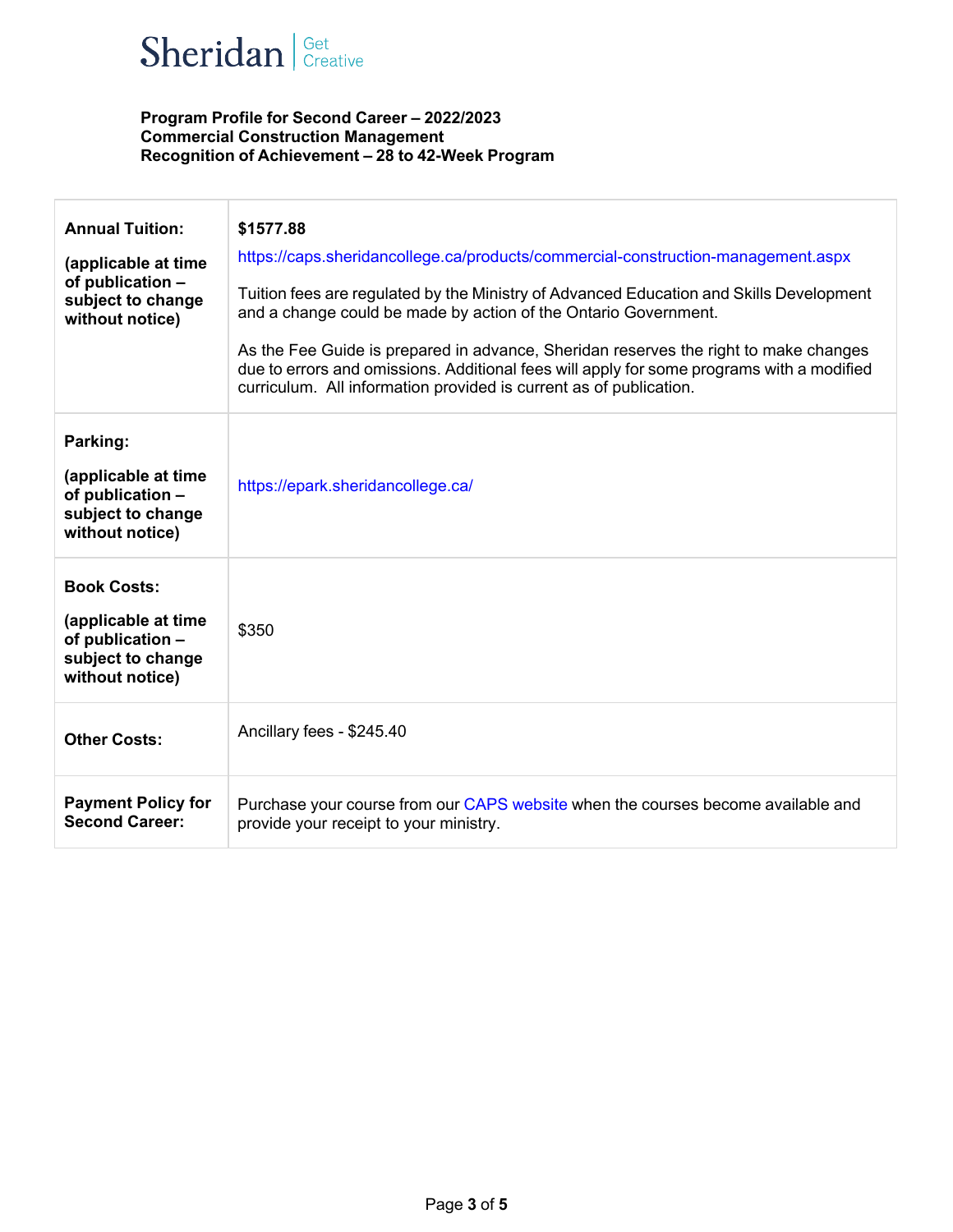

| <b>Withdrawal/Refund</b><br><b>Policy</b>                                                                      | For refunds or withdrawals, please visit:<br>https://caps.sheridancollege.ca/student-guide/transfers-refunds-and-withdrawals.aspx<br>Please note: As a Second Career-funded student, all refunds are to be returned to your<br>funder.                                                                                                                              |
|----------------------------------------------------------------------------------------------------------------|---------------------------------------------------------------------------------------------------------------------------------------------------------------------------------------------------------------------------------------------------------------------------------------------------------------------------------------------------------------------|
| <b>Your Second Career</b><br>and Career<br><b>Opportunities:</b>                                               | Students will have the knowledge to begin assisting or managing the construction<br>process and projects. Through case studies and industry-related scenarios, you'll have<br>the experience to handle a wide range of on-the-job situations.                                                                                                                       |
| Please identify the<br>main skill learners<br>can expect to gain<br>upon completion of<br>the micro-credential | Create project plans, documents, estimates and construction schedules<br>$\bullet$                                                                                                                                                                                                                                                                                  |
| <b>Method of</b><br>Instruction:                                                                               | online                                                                                                                                                                                                                                                                                                                                                              |
| <b>Equipment</b><br><b>Availability:</b>                                                                       | Students will have access to computers in open access computer labs.                                                                                                                                                                                                                                                                                                |
| <b>Instructor</b><br><b>Qualifications:</b>                                                                    | Our faculty is hired based on a combination of industry experience and academic<br>qualifications. Most faculty have relevant Master's degrees and/or professional<br>certifications where applicable.<br>Our faculty is provided with opportunities to engage in professional development to<br>ensure currency in their field and proficiency in teaching adults. |